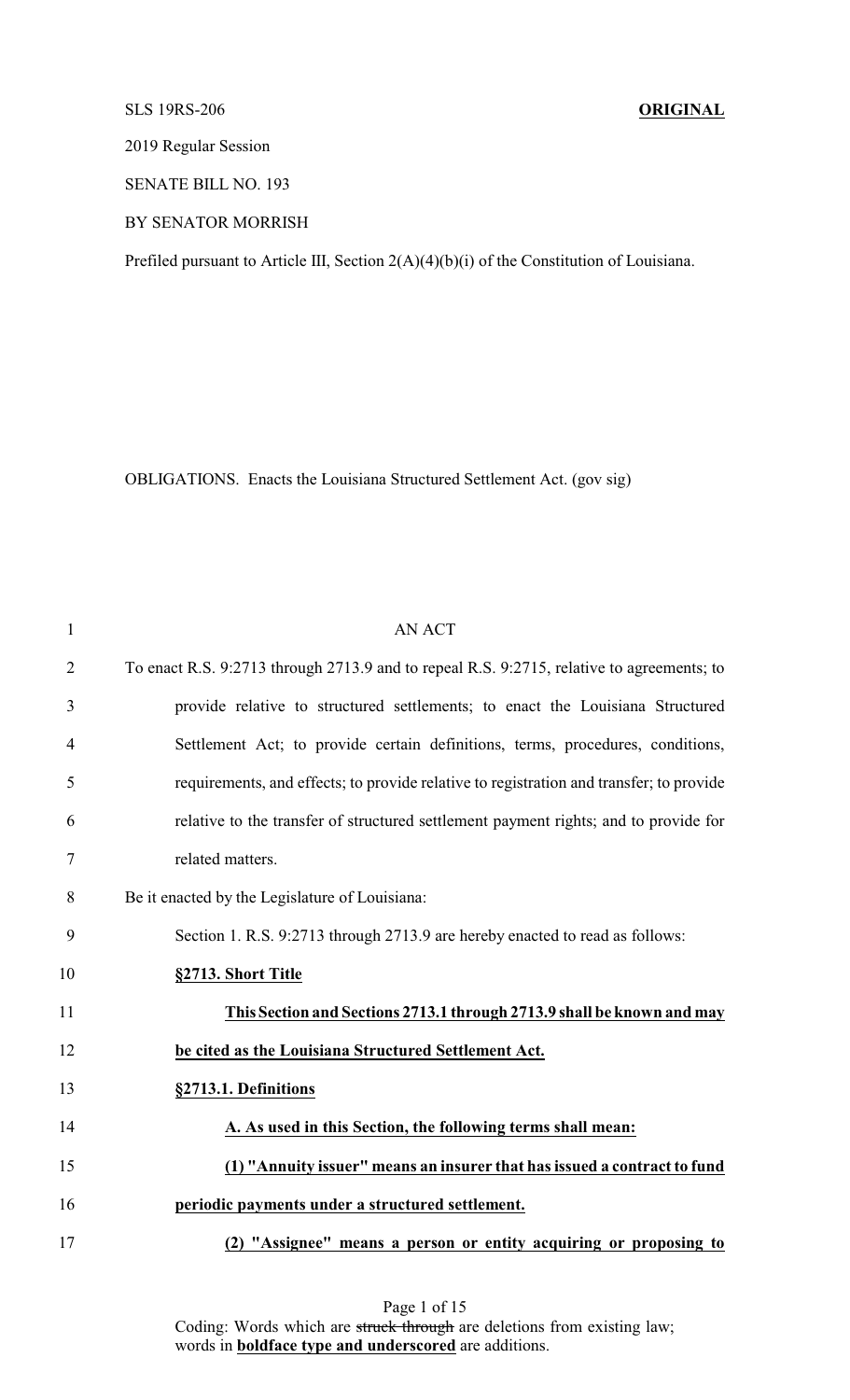| $\mathbf{1}$   | acquire structured settlement payments from a structured settlement purchase      |
|----------------|-----------------------------------------------------------------------------------|
| $\overline{2}$ | company or transferee after, or concurrently with, the transfer by the payee to   |
| 3              | the structured settlement purchase company or transferee.                         |
| $\overline{4}$ | (3) "Dependents" include a payee's spouse and minor children and all              |
| 5              | other persons for whom the payee is legally obligated to provide support,         |
| 6              | including alimony.                                                                |
| $\overline{7}$ | (4) "Discounted present value" means the present value of future                  |
| 8              | payments determined by discounting such payments to the present using the         |
| 9              | most recently published Applicable Federal Rate for determining the present       |
| 10             | value of an annuity, as issued by the United States Internal Revenue Service.     |
| 11             | (5) "Gross advance amount" means the sum payable to the payee or for              |
| 12             | the payee's account as consideration for a transfer of structured settlement      |
| 13             | payment rights, before any reductions for transfer expenses or other deductions   |
| 14             | to be made from such consideration.                                               |
| 15             | (6) "Independent professional advice" means advice of an attorney,                |
| 16             | certified public accountant, actuary, or other licensed professional adviser.     |
| 17             | (7) "Interested party" means, with respect to any structured settlement,          |
| 18             | the payee, any beneficiary irrevocably designated under the annuity contract      |
| 19             | to receive payments following the payee's death, the annuity issuer, the          |
| 20             | structured settlement obligor, any party to the structured settlement that has    |
| 21             | continuing obligations to make payments under the structured settlement, and      |
| 22             | any person who has continuing rights or obligations relative to the payments      |
| 23             | that are the subject of a transfer that is the subject of a structured settlement |
| 24             | transfer proceeding.                                                              |
| 25             | (8) "Net advance amount" means the gross advance amount, less the                 |
| 26             | aggregate amount of the actual and estimated transfer expenses required to be     |
| 27             | disclosed under R.S. 2713.5(E).                                                   |
| 28             | (9) "Payee" means an individual who is receiving tax free payments                |
| 29             | under a structured settlement and proposes to make a transfer to a transferee     |

Page 2 of 15 Coding: Words which are struck through are deletions from existing law; words in **boldface type and underscored** are additions.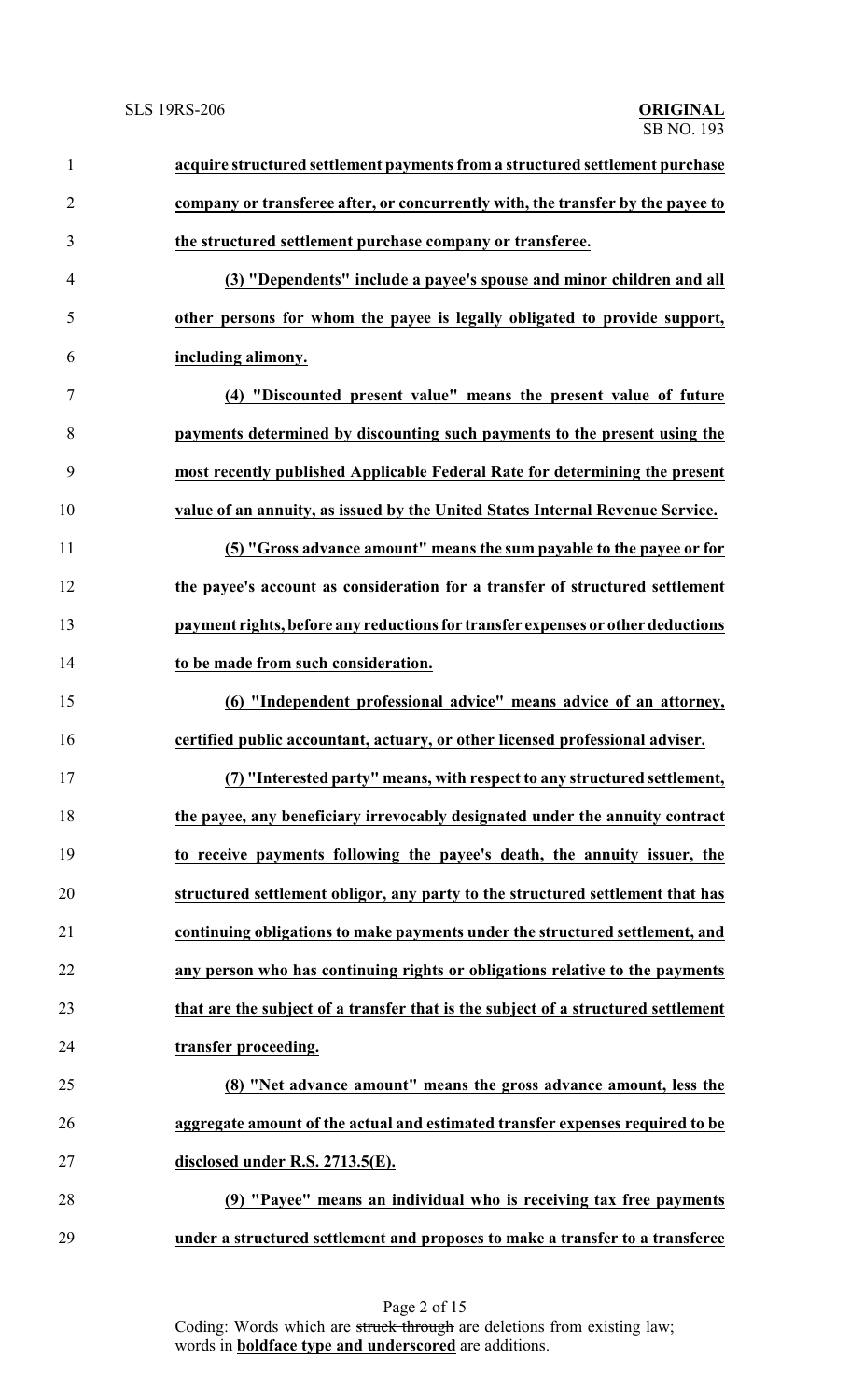| $\mathbf{1}$   | or structured settlement purchase company of structured settlement payments.   |
|----------------|--------------------------------------------------------------------------------|
| $\overline{2}$ | (10) "Periodic payments" includes both recurring payments and                  |
| 3              | scheduled future lump sum payments.                                            |
| $\overline{4}$ | (11) "Qualified assignment agreement" means an agreement providing             |
| 5              | for a qualified assignment within the meaning of Section 130 of the United     |
| 6              | States Internal Revenue Code, United States Code Title 26, as amended.         |
| $\tau$         | (12) "Renewal date" means the date on which a registered structured            |
| 8              | settlement purchase company must have renewed their registration under this    |
| 9              | statute, which date shall be two years after the initial registration or any   |
| 10             | subsequent renewal.                                                            |
| 11             | (13) "Settled claim" means the tort claim resolved by a structured             |
| 12             | settlement.                                                                    |
| 13             | (14) "Structured settlement" means an arrangement for periodic                 |
| 14             | payment of damages for personal injuries or sickness established by settlement |
| 15             | or judgment in resolution of a tort claim.                                     |
| 16             | (15) "Structured settlement agreement" means the agreement, judgment,          |
| 17             | stipulation, or release embodying the terms of a structured settlement.        |
| 18             | (16) "Structured settlement obligor" means, with respect to any                |
| 19             | structured settlement, the party that has the continuing obligation to make    |
| 20             | periodic payments to the payee under a structured settlement agreement or      |
| 21             | qualified assignment agreement.                                                |
| 22             | (17) "Structured settlement payments" means periodic payments due              |
| 23             | under a structured settlement.                                                 |
| 24             | (18) "Structured settlement payment rights" means rights to receive            |
| 25             | periodic payments under a structured settlement, whether from the structured   |
| 26             | settlement obligor or the annuity issuer, where the payee is domiciled in the  |
| 27             | state or the structured settlement agreement was approved by a court in the    |
| 28             | state.                                                                         |
| 29             | (19) "Structured settlement purchase company" means a person that              |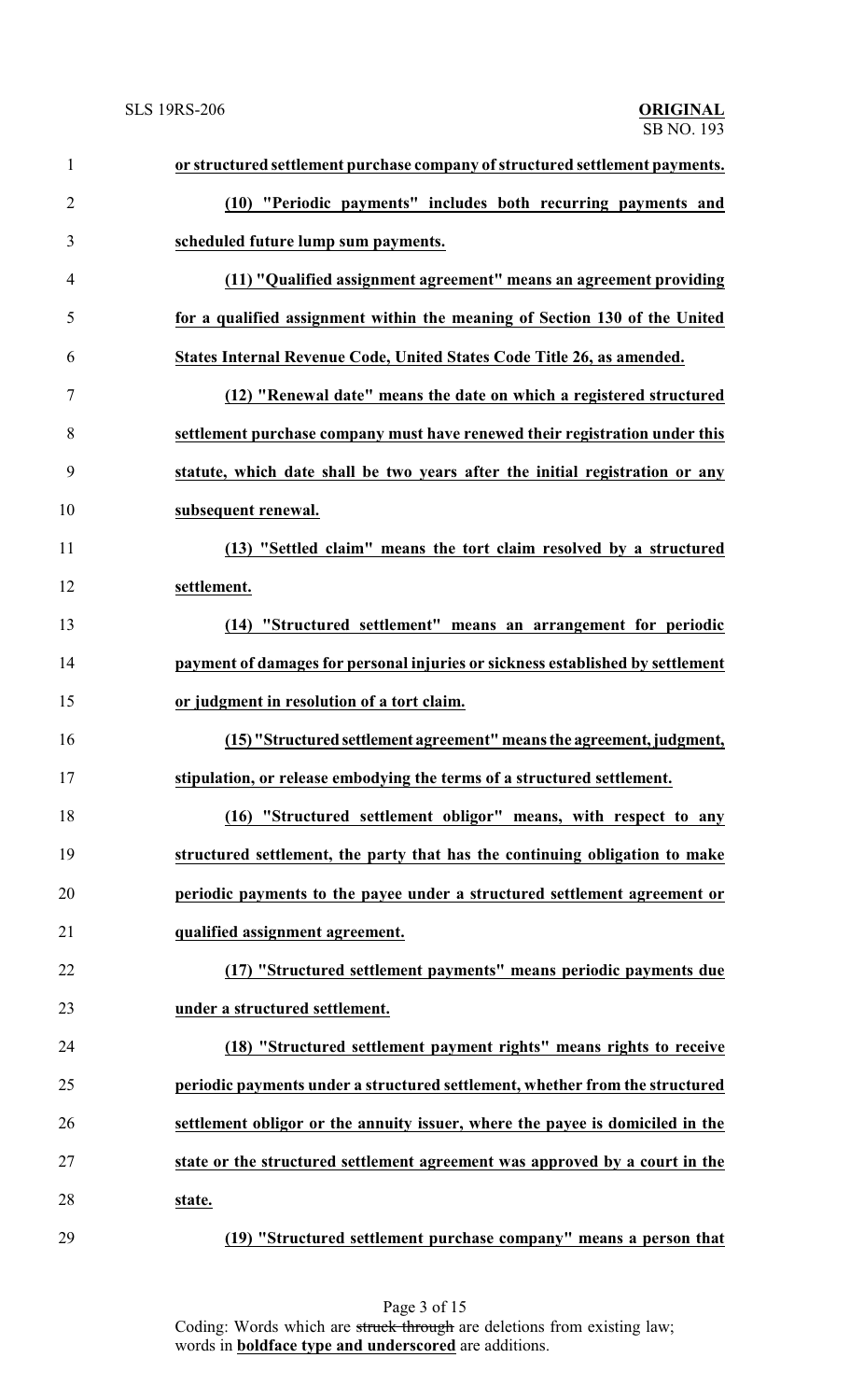| $\mathbf{1}$   | acts as a transferee in this state and who is registered with the secretary of state |
|----------------|--------------------------------------------------------------------------------------|
| $\overline{2}$ | pursuant to R.S. 13:2713.2.                                                          |
| 3              | (20) "Structured settlement transfer proceeding" means a court                       |
| $\overline{4}$ | proceeding filed by a structured settlement purchase company seeking court           |
| 5              | approval of a transfer in accordance with the Louisiana Structure Settlement         |
| 6              | Act.                                                                                 |
| 7              | (21)"Terms of the structured settlement" include, with respect to any                |
| 8              | structured settlement, the terms of the structured settlement agreement, the         |
| 9              | annuity contract, any qualified assignment agreement, and any order or other         |
| 10             | approval of any court in this state.                                                 |
| 11             | (22) "Transfer" means any sale, assignment, pledge, hypothecation, or                |
| 12             | other alienation or encumbrance of structured settlement payments made by a          |
| 13             | payee for consideration. The term "transfer" does not include the creation or        |
| 14             | perfection of a security interest in structured settlement payments under a          |
| 15             | blanket security agreement entered into with an insured depository institution,      |
| 16             | in the absence of any action to redirect the structured settlement payments to       |
| 17             | such insured depository institution, or an agent or successor in interest thereof,   |
| 18             | or otherwise to enforce such blanket security interest against the structured        |
| 19             | settlement payments.                                                                 |
| 20             | (23) "Transfer agreement" means the agreement providing for a transfer               |
| 21             | of structured settlement payments.                                                   |
| 22             | (24) "Transferee" means a party acquiring or proposing to acquire                    |
| 23             | structured settlement payments through a transfer.                                   |
| 24             | §2713.2. Registration; renewal                                                       |
| 25             | A. A person or entity shall not act as a transferee, attempt to acquire              |
| 26             | structured settlement payments through a transfer from a payee who resides in        |
| 27             | this state, and file a structured settlement transfer proceeding in this state       |
| 28             | unless the person or entity has registered with the secretary of state to do         |
| 29             | business in this state.                                                              |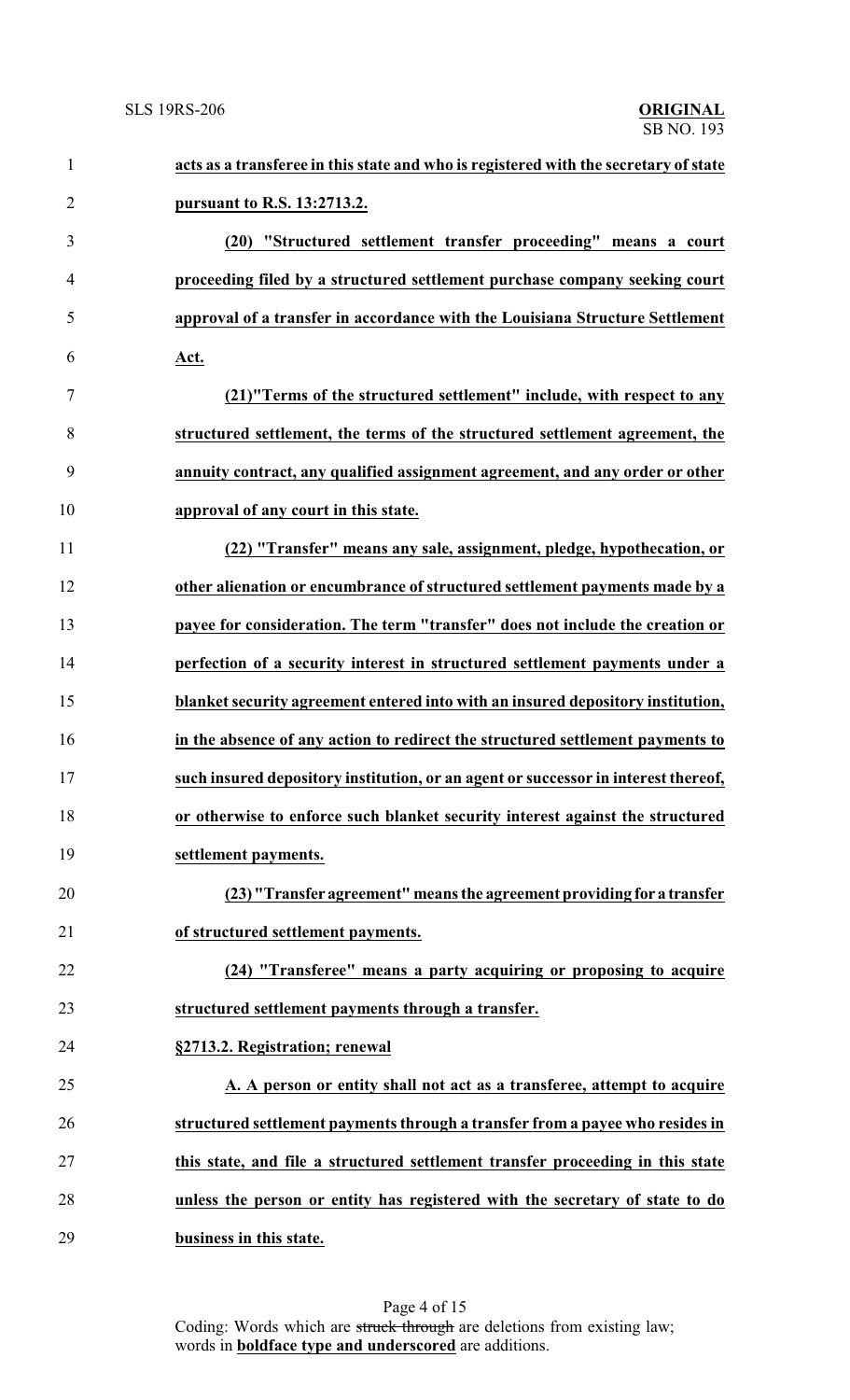| $\mathbf{1}$   | B. An applicant's initial registration application must be submitted on           |
|----------------|-----------------------------------------------------------------------------------|
| $\overline{2}$ | a form prescribed by the secretary of state, and shall include a sworn            |
| 3              | certification by an owner, officer, director, or manager of the applicant, if the |
| 4              | applicant is an entity, or by the individual applicant if the applicant is an     |
| 5              | individual, certifying that:                                                      |
| 6              | (1) The applicant has secured a surety bond or has been issued a letter           |
| $\tau$         | of credit, in the amount of fifty thousand dollars, relative to its business as a |
| $8\,$          | structured settlement purchase company in this state. The surety bond or letter   |
| 9              | of credit is intended to protect payees who do business with a structured         |
| 10             | settlement purchase company, and to ensure the structured settlement purchase     |
| 11             | company's compliance with and performance of its obligation under the             |
| 12             | Louisiana Structured Settlement Act and other applicable law.                     |
| 13             | (2) The applicant will comply with all of the provisions of the Louisiana         |
| 14             | Structured Settlement Act when acting as a structured settlement purchase         |
| 15             | company and filing structured settlement transfer proceedings in this state.      |
| 16             | C. An assignee is not required to register as a structured settlement             |
| 17             | purchase company in order to acquire structured settlement payments from a        |
| 18             | transferee, structured settlement purchase company, or another assignee, or to    |
| 19             | take a security interest in structured settlement payments from a transferee,     |
| 20             | structured settlement purchase company, or another assignee, in a transaction     |
| 21             | where the assignee does not act as a structured settlement purchase company       |
| 22             | or as a transferee under the Louisiana Structured Settlement Act.                 |
| 23             | D. An employee of a structured settlement purchase company, if acting             |
| 24             | on behalf of the employer structured settlement purchase company in               |
| 25             | connection with a transfer, is not required to be registered.                     |
| 26             | E. A registered structured settlement purchase company must renew its             |
| 27             | registration annually, on or before the renewal date, and provide the             |
| 28             | certifications set forth in Subsection B of this Section.                         |
| 29             | §2713.3. Prohibited Acts                                                          |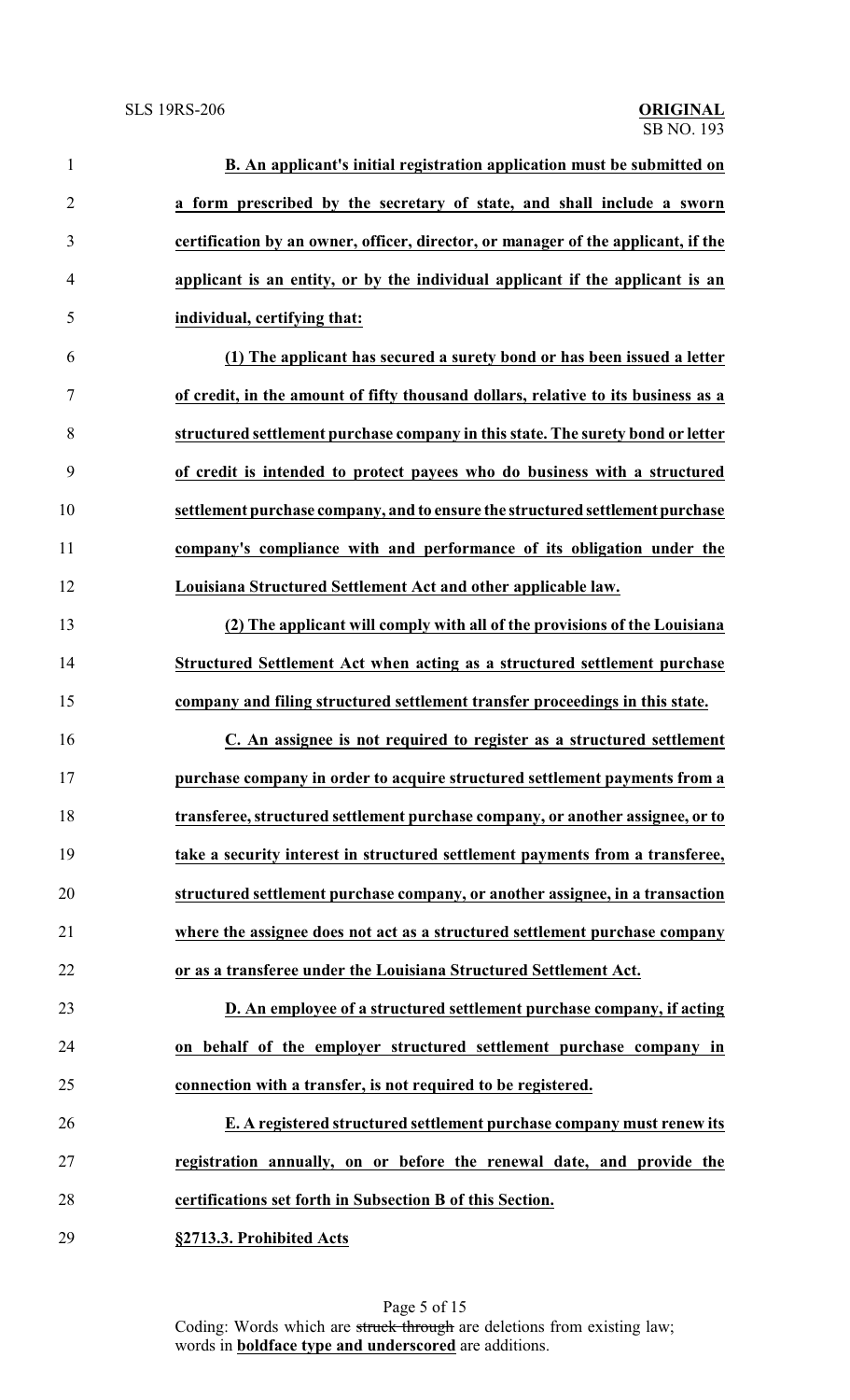| $\mathbf{1}$   | A. A transferee or structured settlement purchase company, and an                  |
|----------------|------------------------------------------------------------------------------------|
| $\overline{2}$ | employee or representative of a transferee or structured settlement purchase       |
| 3              | company, shall not engage in any of the following actions:                         |
| $\overline{4}$ | (1) Pursue or complete a transfer with a payee without complying with              |
| 5              | the Louisiana Structured Settlement Act.                                           |
| 6              | (2) Refuse or fail to timely fund a transfer, following court approval of          |
| $\tau$         | the transfer.                                                                      |
| 8              | (3) Receive or divert structured settlement payments from the payee                |
| 9              | without complying with the Louisiana Structured Settlement Act and securing        |
| 10             | court approval of the transfer in accordance with the Act.                         |
| 11             | (4) Intentionally file a structured settlement transfer proceeding in an           |
| 12             | improper court.                                                                    |
| 13             | (5) Pay a referral fee, commission, or finders fees, to a person or entity         |
| 14             | for facilitating or arranging a structured settlement transfer with a payee, or    |
| 15             | introducing or referring a payee to the structured settlement purchase             |
| 16             | company, unless such person or entity is registered as a structured settlement     |
| 17             | purchase company or is an employee of a registered structured settlement           |
| 18             | purchase company. A transferee may pay to third parties routine transfer           |
| 19             | expenses, such as court filing fees, escrow fees, lien recordation fees, judgment  |
| 20             | and lien search fees, attorney fees, and other similar types of fees relating to a |
| 21             | transfer.                                                                          |
| 22             | (6) Intentionally and willfully advertise materially false or misleading           |
| 23             | information regarding its products or services.                                    |
| 24             | (7) Attempt to coerce, bribe, or intimidate any payee seeking to transfer          |
| 25             | structured settlement payments.                                                    |
| 26             | (8) Attempt to defraud a payee or any party to a structured settlement             |
| 27             | transfer or any interested party in a structured settlement transfer proceeding    |
| 28             | by means of forgery or false identification.                                       |
| 29             | (9) Intervene in a pending structured settlement transfer proceeding, if           |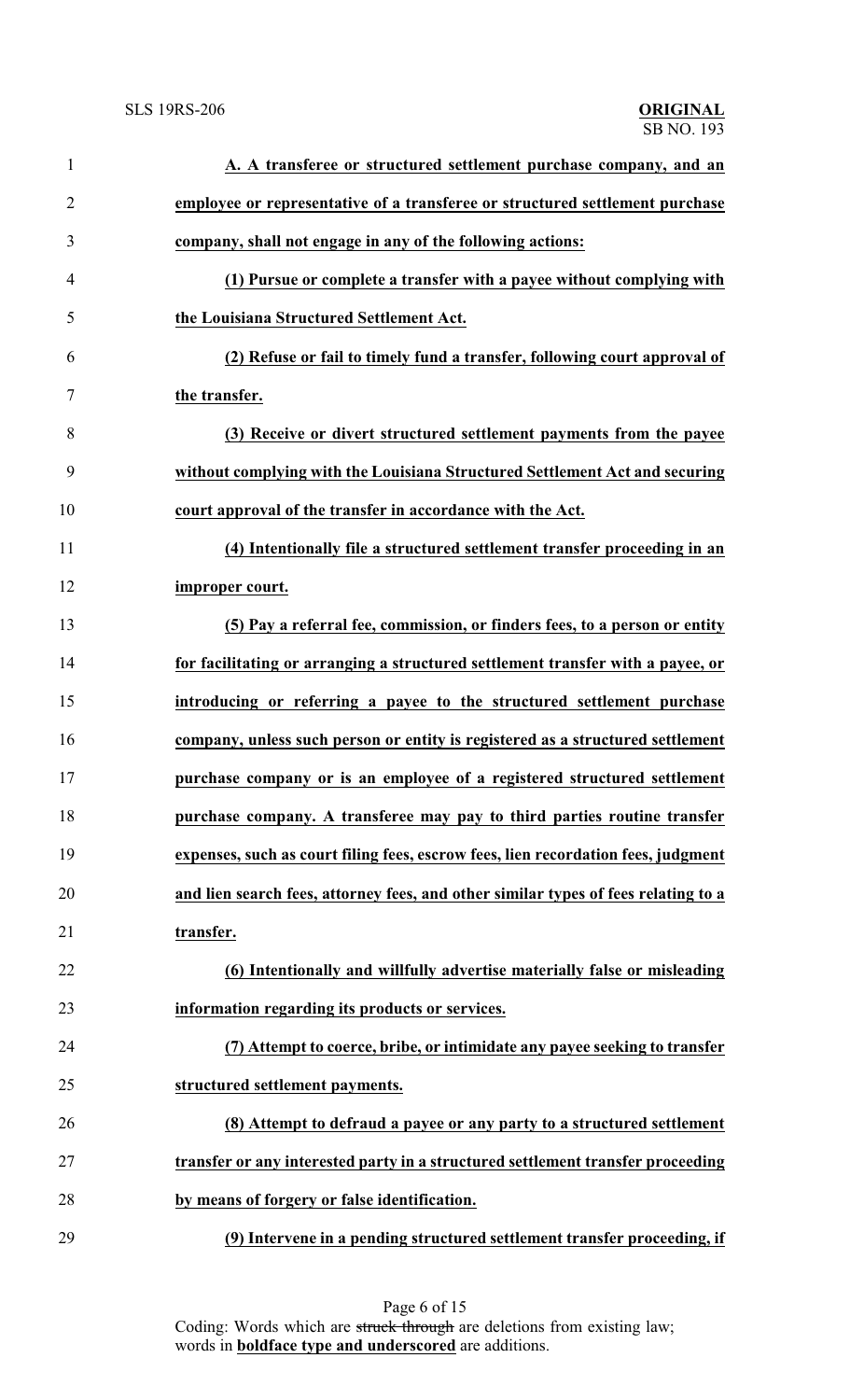| proceeding or an interested party relative to the proposed transfer which is the  |
|-----------------------------------------------------------------------------------|
| subject of the pending structured settlement transfer proceeding. This            |
| Paragraph shall not apply where a payee has signed a transfer agreement with      |
| the intervening structured settlement purchase company within sixty days prior    |
| to the filing of the pending structured settlement transfer proceeding, and the   |
| structured settlement purchase company who filed the pending structured           |
| settlement transfer proceeding violated any of the provisions of the Louisiana    |
| Structured Settlement Act in filing the pending structured settlement transfer    |
| proceeding or in connection with the proposed transfer that is the subject of the |
| pending structured settlement transfer proceeding.                                |
| (10) Knowingly contact a payee who has signed a transfer agreement and            |
| is pursuing a proposed transfer with another structured settlement purchase       |
| company, where a structured settlement transfer proceeding has been filed by      |
| the other structured settlement purchase company and is pending relative to the   |
| proposed transfer, with the purpose of inducing the payee into canceling the      |
| proposed transfer or transfer agreement with the other structured settlement      |
| purchase company. However, if no hearing has been held within ninety days of      |
| the filing of the structured settlement transfer proceeding, this Paragraph shall |
| not apply.                                                                        |
| (11) Refusing to honor a payee's request to cancel a transfer agreement           |
| in accordance with the Louisiana Structured Settlement Act, or refusing to        |
| promptly dismiss a pending structured settlement transfer proceeding at the       |
| request of the payee, unless the structured settlement purchase company           |
| establishes that the reason that the payee has requested dismissal of the pending |
| structured settlement transfer proceeding was due to a violation of this Section  |
| by another structured settlement purchase company or transferee dealing with      |
| the payee.                                                                        |
|                                                                                   |

**B. A payee may pursue a private action as a result of a violation of this**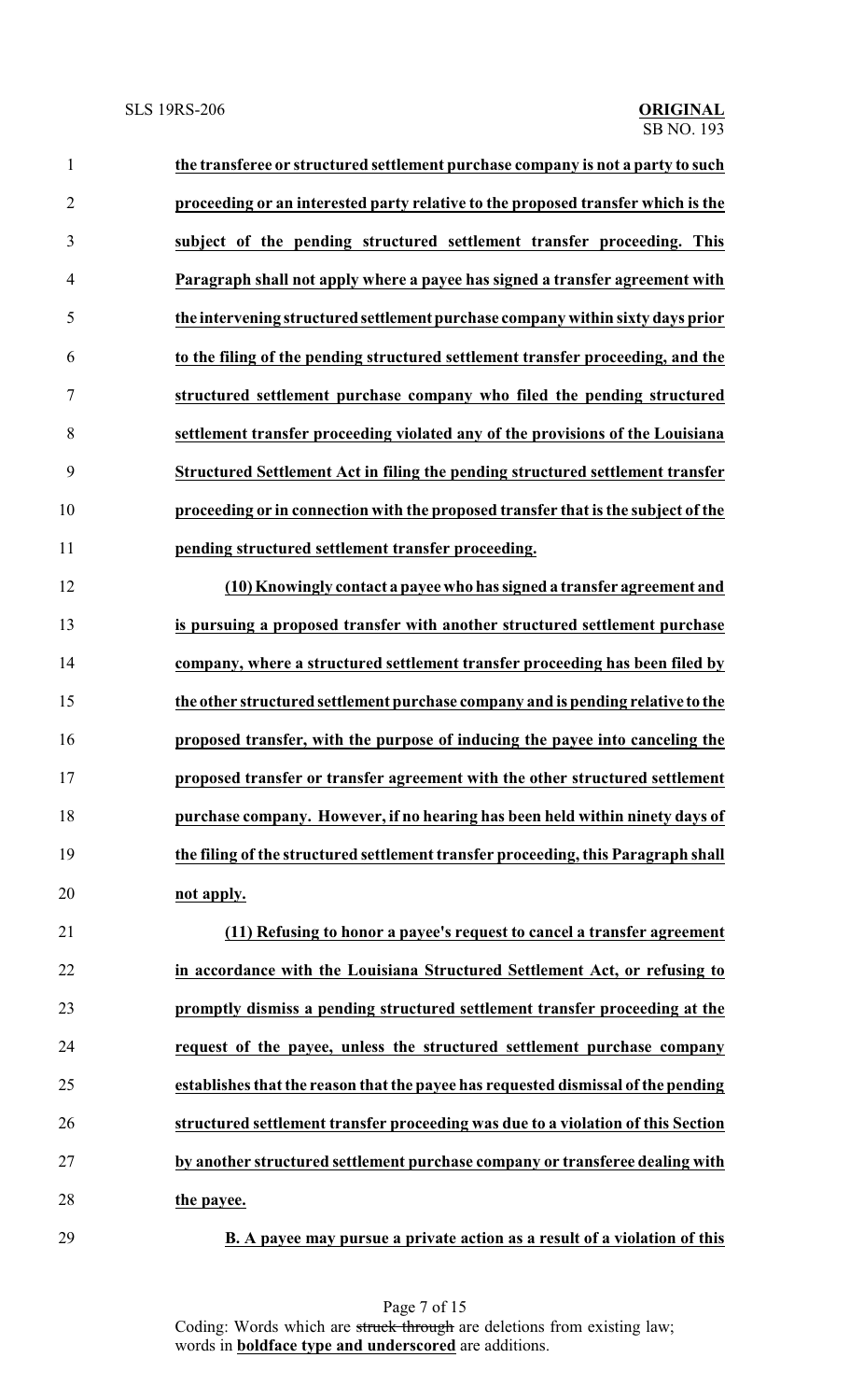| $\mathbf{1}$   | Section, and may recover all damages and pursue all rights and remedies to         |
|----------------|------------------------------------------------------------------------------------|
| $\overline{2}$ | which the payee may be entitled under the Louisiana Structured Settlement Act,     |
| 3              | the Louisiana Unfair Trade Practices Act, or other applicable law.                 |
| 4              | C. A structured settlement purchase company may pursue a private                   |
| 5              | action to enforce Subsections 2713.3(A)(4), 2713.3(A)(7), 2713.3(A)(9), and        |
| 6              | 2713.3(A)(10) of this Section as a result of a violation of such Sections, and may |
| 7              | recover all damages and pursue all remedies to which the payee may be entitled     |
| 8              | under the Louisiana Structured Settlement Act.                                     |
| 9              | D. In any action filed in violation of this Section, if a court determines         |
| 10             | that a structured settlement purchase company or transferee is in violation of     |
| 11             | this Section, the court may revoke the registration of the structured settlement   |
| 12             | purchase company, suspend the registration of the structured settlement            |
| 13             | purchased for a period of time to be determined at the discretion of the court,    |
| 14             | or may enjoin the structured settlement purchase company or transferee from        |
| 15             | filing new structured settlement transfer proceedings or pursuing transfers in     |
| 16             | this state.                                                                        |
| 17             | §2713.4. Authority to pursue and complete transfers                                |
| 18             | A. The payee may void any transfer attempted or completed by a                     |
| 19             | transferee who is not, at the time of transfer, registered with the secretary of   |
| 20             | state to do business in this state.                                                |
| 21             | B. All transferees must provide evidence to the court in which an                  |
| 22             | application for court approval of a transfer is filed under the Louisiana          |
| 23             | Structured Settlement Act. The evidence must show that the transferee is           |
| 24             | registered to do business in his state as a structured settlement purchase         |
| 25             | company at the time the structured settlement transfer proceeding is filed or at   |
| 26             | any time prior to the court signing an order approving said transfer in            |
| 27             | accordance with the Louisiana Structured Settlement Act.                           |
| 28             | §2713.5. Required disclosures to payee                                             |
| 29             | Not less that three days prior to the date on which a payee signs a                |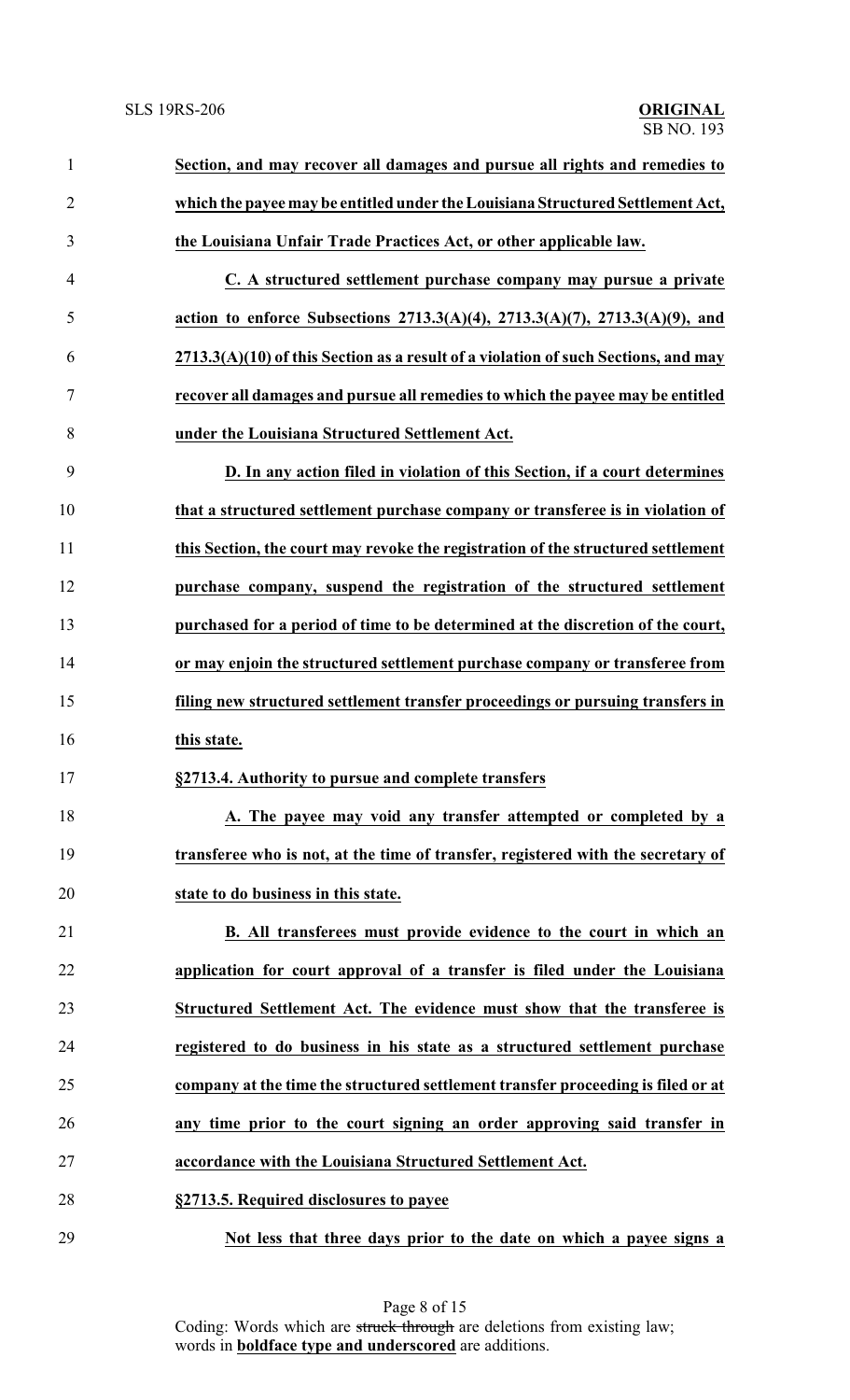| $\mathbf{1}$   | transfer agreement, the transferee shall provide to the payee a separate            |
|----------------|-------------------------------------------------------------------------------------|
| $\overline{2}$ | disclosure statement, in bold type no smaller than fourteen point font, setting     |
| 3              | forth the following:                                                                |
| 4              | (1) The amounts and due dates of the structured settlement payments to              |
| 5              | be transferred.                                                                     |
| 6              | (2) The aggregate amount of such payments.                                          |
| 7              | (3) The discounted present value of the payments to be transferred,                 |
| 8              | which shall be identified as the "calculation of current value of the transferred   |
| 9              | structured settlement payments under federal standards for valuing annuities",      |
| 10             | and the amount of the Applicable Federal Rate used in calculating such              |
| 11             | discounted present value.                                                           |
| 12             | (4) The gross advance amount.                                                       |
| 13             | (5) An itemized listing of all applicable transfer expenses, other than             |
| 14             | attorney fees and related disbursements, payable in connection with the             |
| 15             | transferee's application for approval of the transfer, and the transferee's best    |
| 16             | estimate of the amount of any such fees and disbursements.                          |
| 17             | (6) The effective annual interest rate, which must be disclosed in a                |
| 18             | statement in the following form: "On the basis of the net amount that you will      |
| 19             | receive from us and the amounts and timing of the structured settlement             |
| 20             | payments that you are transferring to us, you will, in effect be paying interest    |
| 21             | to us at a rate of<br>percent per year".                                            |
| 22             | (7) The net advance amount.                                                         |
| 23             | (8) The amount of any penalties or liquidated damages payable by the                |
| 24             | payee in the event of any breach of the transfer agreement by the payee.            |
| 25             | (9) That the payee has the right to cancel the transfer agreement, without          |
| 26             | penalty or further obligation, not later than the third business day after the date |
| 27             | the agreement is signed by the payee.                                               |
| 28             | (10) That the payee has the right to seek and receive independent                   |
| 29             | professional advice regarding the proposed transfer and should consider doing       |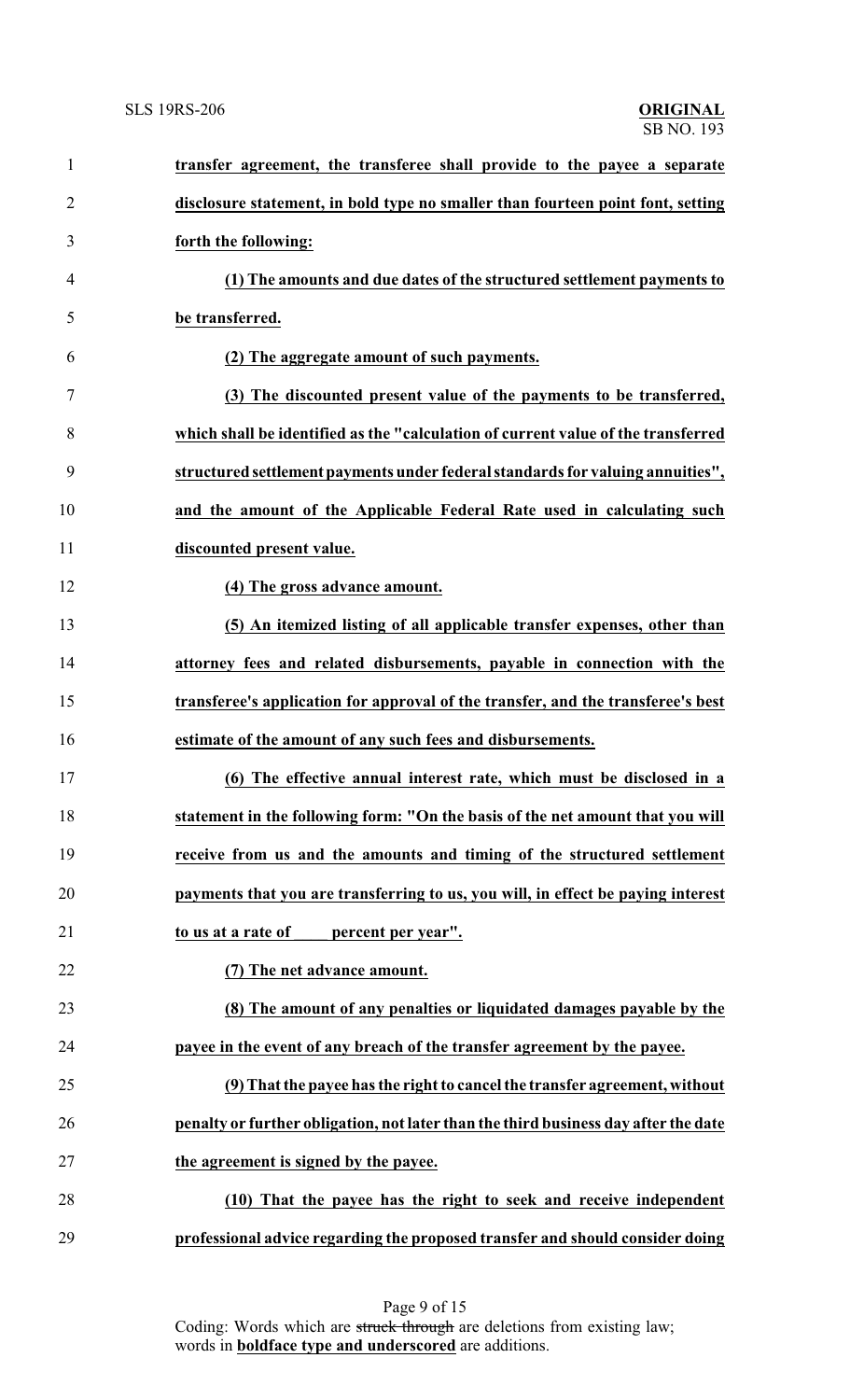| $\mathbf{1}$   | so before agreeing to transfer any structured settlement payment rights.          |
|----------------|-----------------------------------------------------------------------------------|
| $\overline{2}$ | §2713.6. Approval of transfers of structured settlement payment rights            |
| 3              | A. No direct or indirect transfer of structured settlement payment rights         |
| 4              | shall be effective, and no structured settlement obligor or annuity issuer shall  |
| 5              | be required to make any payment directly or indirectly to any transferee or       |
| 6              | assignee of structured settlement payment rights, unless the transfer has been    |
| 7              | approved in advance in a final court order based on express findings by such      |
| 8              | court that all of the following apply:                                            |
| 9              | (1) The transfer is in the best interest of the payee, taking into account        |
| 10             | the welfare and support of the payee's dependents.                                |
| 11             | (2) The payee has been advised in writing by the transferee to seek               |
| 12             | independent professional advice regarding the transfer, and has either received   |
| 13             | such advice or knowingly waived in writing the opportunity to seek and receive    |
| 14             | such advice.                                                                      |
| 15             | (3) The transfer does not contravene law or the order of any court or             |
| 16             | other government authority.                                                       |
| 17             | §2713.7. Effects of transfer of structured settlement payment rights              |
| 18             | A. Following a transfer of structured settlement payment rights, the              |
| 19             | structured settlement obligor and the annuity issuer may rely on the court order  |
| 20             | approving the transfer in redirecting periodic payments to an assignee or         |
| 21             | transferee in accordance with the order approving the transfer and shall, as to   |
| 22             | all parties except the transferee or an assignee designated by the transferee, be |
| 23             | discharged and released from any and all liability for the redirected payments.   |
| 24             | Such discharge and release shall not be affected by the failure of any party to   |
| 25             | the transfer to comply with the Louisiana Structured Settlement Act or with the   |
| 26             | court order approving the transfer.                                               |
| 27             | B. The transferee shall be liable to the structured settlement obligor and        |
| 28             | the annuity issuer:                                                               |
| 29             | (1) If the transfer contravenes the terms of the structured settlement, for       |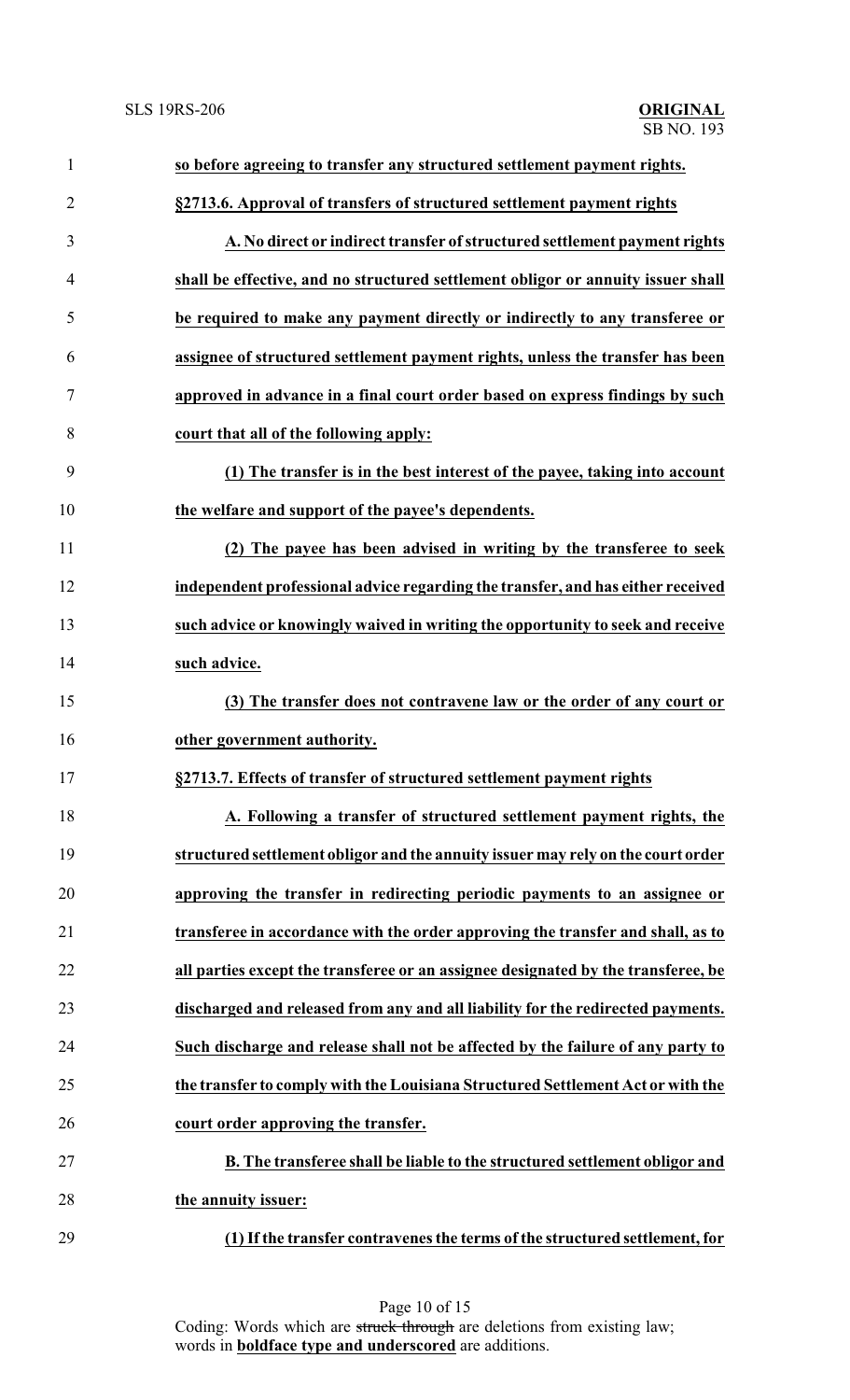| $\mathbf{1}$   | any taxes incurred by the structured settlement obligor or annuity issuer as a      |
|----------------|-------------------------------------------------------------------------------------|
| $\overline{2}$ | consequence of the transfer; and                                                    |
| 3              | (2) For any other liabilities or costs, including reasonable costs and              |
| $\overline{4}$ | attorney fees, arising from compliance by the structured settlement obligor or      |
| 5              | annuity issuer with the court order approving the transfer, or from the failure     |
| 6              | of any party to transfer to comply with the Louisiana Structured Settlement         |
| $\tau$         | Act.                                                                                |
| 8              | C. Neither the annuity issuer nor the structured settlement obligor may             |
| 9              | be required to divide any periodic payment between the payee and any                |
| 10             | transferee or assignee or between two or more transferees or assignees.             |
| 11             | D. Any further transfer of structured settlement payment rights by the              |
| 12             | payee may be made only after compliance with all of the requirements of this        |
| 13             | <u>Act.</u>                                                                         |
| 14             | §2713.8. Procedure for approval of transfers                                        |
| 15             | A. An application under this Act for approval of a transfer of structured           |
| 16             | settlement payment rights shall be made by the transferee. The application shall    |
| 17             | be brought in a court of general jurisdiction in the parish in which the payee is   |
| 18             | domiciled, except that if the payee is not domiciled in this state, the application |
| 19             | may be brought in the court in this state that approved the structured              |
| 20             | settlement agreement.                                                               |
| 21             | B. A timely hearing shall be held on an application for approval of a               |
| 22             | transfer of structured settlement payment rights. The payee shall appear in         |
| 23             | person at the hearing, unless the court determines that good cause exists to        |
| 24             | excuse the payee from appearing in person.                                          |
| 25             | C. Not less than twenty days prior to the scheduled hearing on any                  |
| 26             | application for approval of a transfer of structured settlement payment rights      |
| 27             | under R.S. 2713.6, the transferee shall file with the court and serve on all        |
| 28             | interested parties a notice of the proposed transfer and the application for        |
| 29             | authorization. Such notice and application shall include all of the following:      |

Page 11 of 15 Coding: Words which are struck through are deletions from existing law; words in **boldface type and underscored** are additions.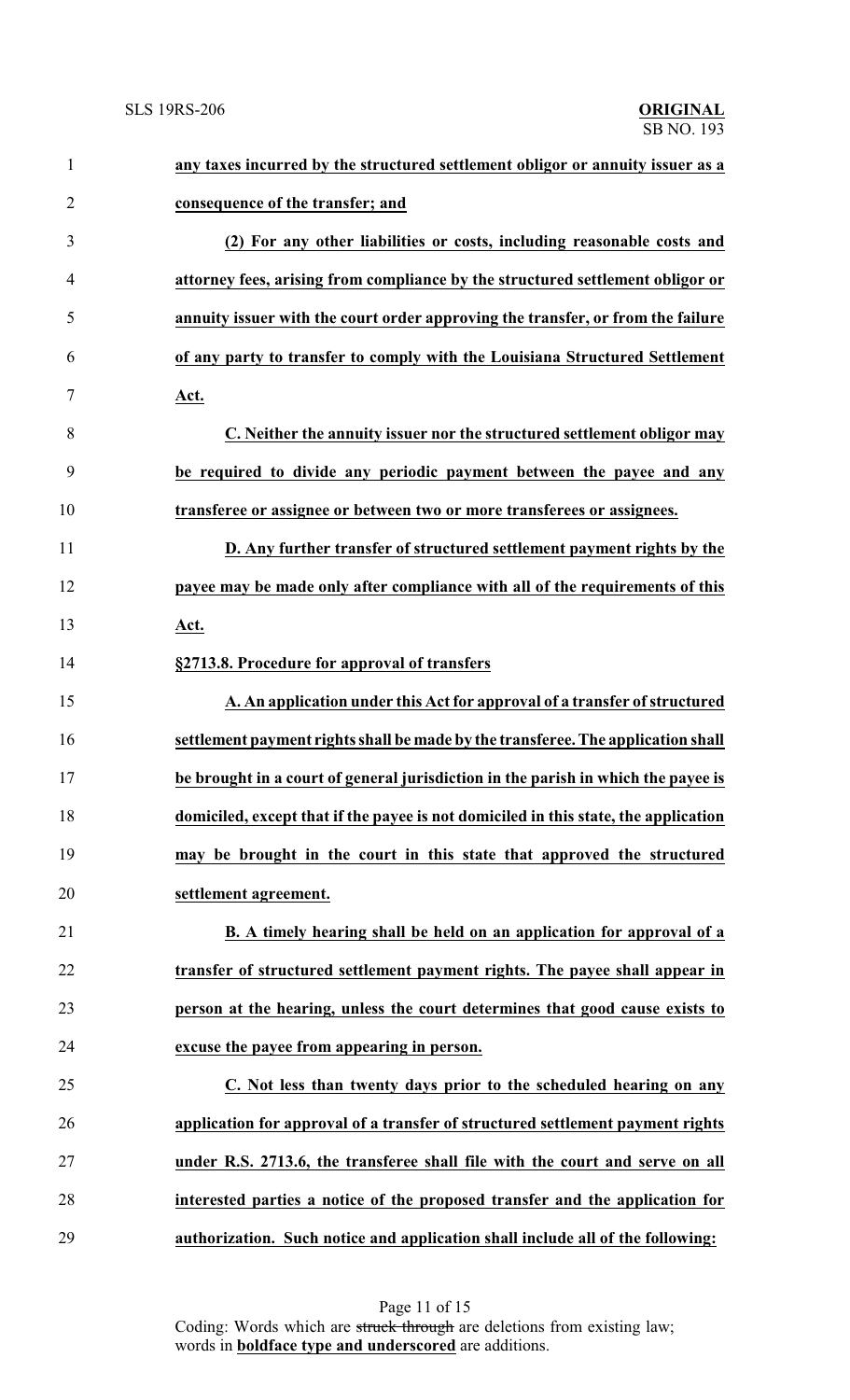**ORIGINAL**<br>SB NO. 193

| $\mathbf{1}$   | (1) A copy of the transferee's application.                                          |
|----------------|--------------------------------------------------------------------------------------|
| $\overline{2}$ | (2) A copy of the transfer agreement.                                                |
| 3              | (3) A copy of the disclosure statement required under R.S. 9:2713.5.                 |
| 4              | (4) The payee's name, age, parish of domicile, and the number and ages               |
| 5              | of each of the payee's dependents.                                                   |
| 6              | (5) A summary of:                                                                    |
| 7              | (a) Any prior transfers by the payee to the transferee or an affiliate, or           |
| 8              | through the transferee or an affiliate to an assignee, within the four years         |
| 9              | preceding the date of the transfer agreement and any proposed transfers by the       |
| 10             | payee to the transferee or an affiliate, or through the transferee or an affiliate,  |
| 11             | applications for approval of which were denied within the two years preceding        |
| 12             | the date of the transfer agreement.                                                  |
| 13             | (b) Any prior transfers by the payee to any person or entity other than              |
| 14             | the transferee or an affiliate or an assignee of the transferee or an affiliate      |
| 15             | within the three years preceding the date of the transfer agreement, and any         |
| 16             | prior proposed transfers by the payee to any person or entity other than the         |
| 17             | transferee or an affiliate or an assignee of a transferee or affiliate, applications |
| 18             | for approval of which were denied within the one year preceding the date of the      |
| 19             | current transfer agreement, to the extent that the transfers or proposed             |
| 20             | transfers have been disclosed to the transferee by the payee in writing or           |
| 21             | otherwise are actually known to the transferee.                                      |
| 22             | (6) Notification that any interested party is entitled to support, oppose            |
| 23             | or otherwise respond to the transferee's application, either in person or by         |
| 24             | counsel, by submitting written comments to the court or by participating in the      |
| 25             | hearing.                                                                             |
| 26             | (7) Notification of the time and place of the hearing and notification of            |
| 27             | the manner in which and the date by which written responses to the application       |
| 28             | must be filed, which date shall be not less than five days prior to the hearing, in  |
| 29             | order to be considered by the court.                                                 |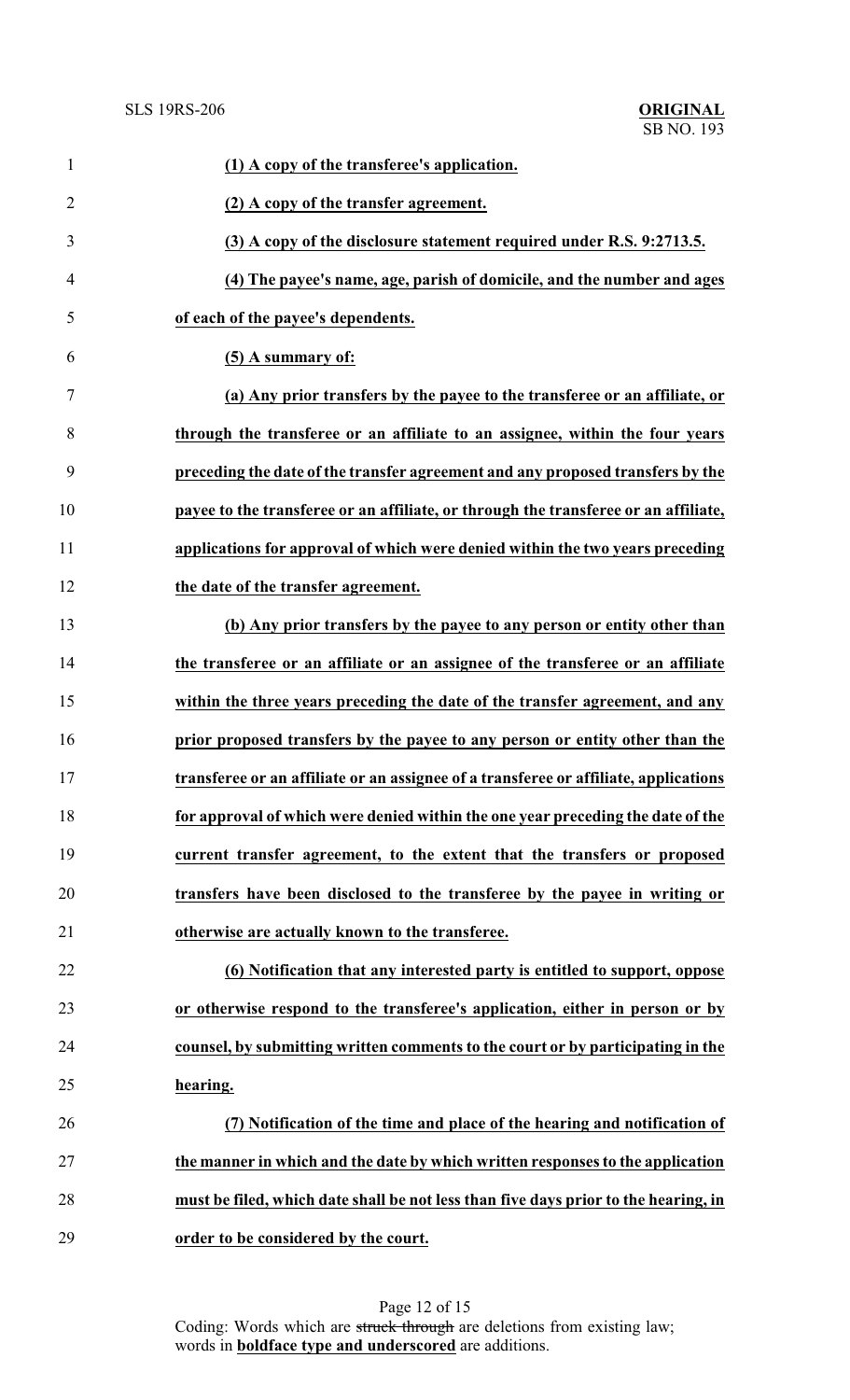| $\mathbf{1}$   | §2713.9. General provisions; construction                                        |
|----------------|----------------------------------------------------------------------------------|
| $\overline{2}$ | A. The provisions of this Act may not be waived by any payee.                    |
| 3              | B. Any transfer agreement entered into on or after the effective date of         |
| 4              | this Act by a payee who is domiciled in this state shall provide that disputes   |
| 5              | under such transfer agreement, including any claims that the payee has           |
| 6              | breached the agreement, shall be determined in and under the laws of the state   |
| 7              | of Louisiana. No such transfer agreement shall authorize the transferee or any   |
| 8              | other party to confess judgment or consent to entry of judgment against the      |
| 9              | payee.                                                                           |
| 10             | C. No transfer of structured settlement payment rights shall extend to           |
| 11             | any payments that are life contingent unless, prior to the date on which the     |
| 12             | payee signs the transfer agreement, the transferee has established and has       |
| 13             | agreed to maintain procedures reasonable satisfactory to the annuity issuer and  |
| 14             | the structured settlement obligor for periodically confirming the payee's        |
| 15             | survival and giving the annuity issuer and the structured settlement obligor     |
| 16             | prompt written notice in the event of the payee's death.                         |
| 17             | D. If the payee cancels a transfer agreement, or if the transfer agreement       |
| 18             | otherwise terminates, after an application for approval of a transfer of         |
| 19             | structured settlement payment rights has been filed and before it has been       |
| 20             | granted or denied, the transferee shall promptly request dismissal of the        |
| 21             | application.                                                                     |
| 22             | E. No payee who proposes to make a transfer of structured settlement             |
| 23             | payment rights shall incur any penalty, forfeit any application fee or other     |
| 24             | payment, or otherwise incur any liability to the proposed transferee or any      |
| 25             | assignee based on any failure of such transfer to satisfy the conditions of this |
| 26             | Act.                                                                             |
| 27             | F. Nothing contained in this Act shall be construed to authorize any             |
| 28             | transfer of structured settlement payment rights in contravention of any         |
| 29             | applicable law or to imply that any transfer under a transfer agreement entered  |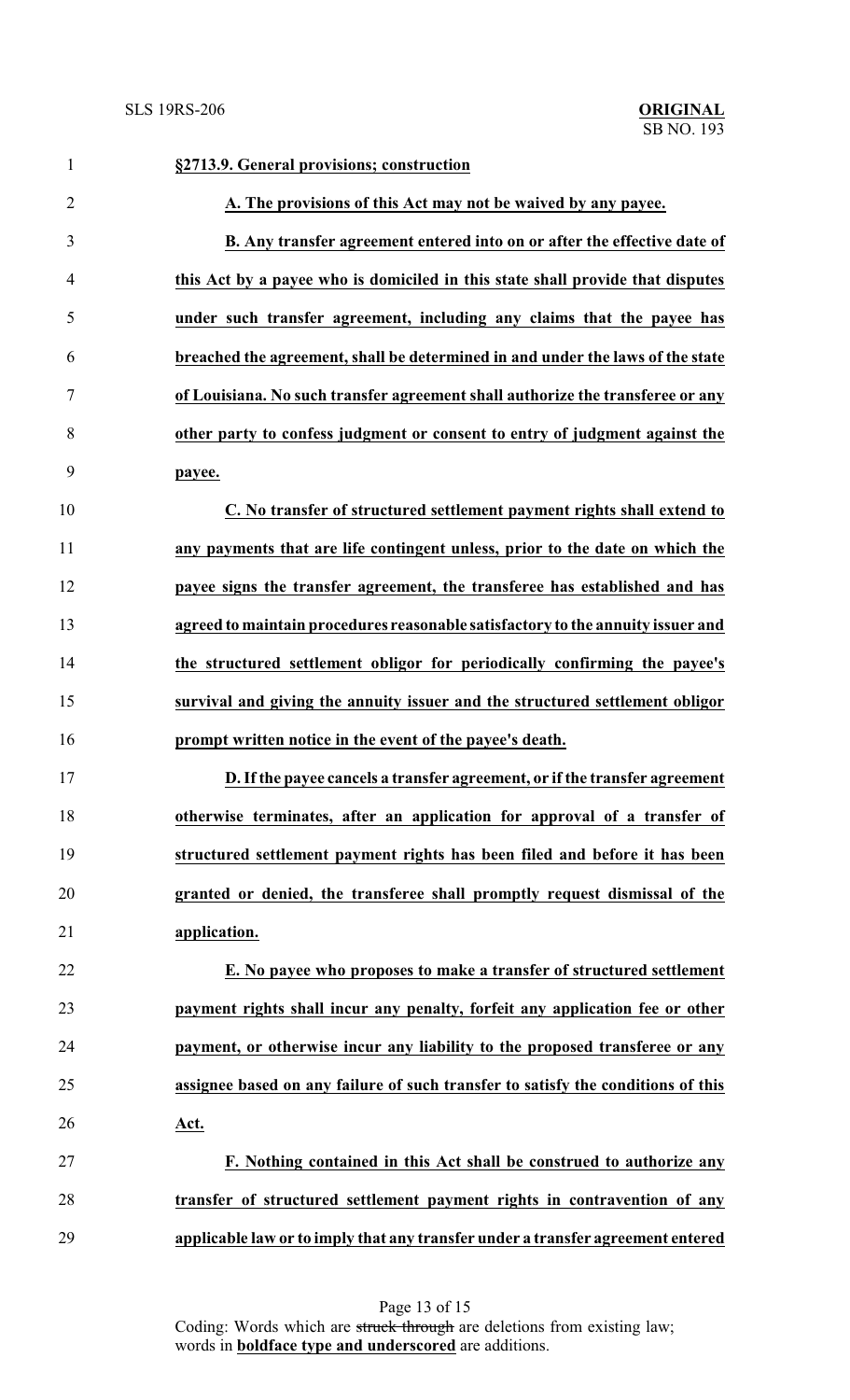| $\mathbf{1}$   | into prior to the effective date of this Act is valid or invalid.                             |
|----------------|-----------------------------------------------------------------------------------------------|
| $\overline{2}$ | G. The compliance with the requirements set forth in R.S. 9:2713.5 and                        |
| 3              | fulfillment of the conditions set forth in R.S. 9:2713.6 shall be solely the                  |
| 4              | responsibility of the transferee in any transfer of structured settlement payment             |
| 5              | rights, and neither the structured settlement obligor nor the annuity issuer shall            |
| 6              | bear any responsibility for, or any liability arising from, noncompliance with                |
| 7              | such requirements or failure to fulfill such conditions.                                      |
| 8              | Section 2. R.S. 9:2715 is hereby repealed.                                                    |
| 9              | Section 3. This Act shall become effective upon signature by the governor or, if not          |
| 10             | signed by the governor, upon expiration of the time for bills to become law without signature |
| 11             | by the governor, as provided by Article III, Section 18 of the Constitution of Louisiana. If  |
| 12             | vetoed by the governor and subsequently approved by the legislature, this Act shall become    |
| 13             | effective on the day following such approval.                                                 |
|                |                                                                                               |

The original instrument and the following digest, which constitutes no part of the legislative instrument, were prepared by Xavier I. Alexander.

## **DIGEST** SB 193 Original 2019 Regular Session Morrish

Proposed law enacts the Louisiana Structured Settlement Act.

Proposed law provides for definitions. Provides relative to the registration and renewal of a structured settlement company. Requires transferees to be registered as a structured settlement purchase company with the secretary of state, through a form prescribed by the secretary of state. Provides that a structured settlement purchase company shall renew its registration annually.

Proposed law provides relative to prohibited acts by a transferee or structured settlement purchase company and an transferee, employee or representative of a structured settlement purchase company. Further provides that a payee may pursue a private action as a result of a violation of proposed law and a structured settlement purchase company may pursue a private action to enforce certain portions of proposed law. Such violation may result in the revocation of the registration of the structured settlement purchase company, as well as damages allowed by law.

Proposed law provides that a transferee must provide evidence to the court that he is registered to do business in the state as a structured settlement purchase company. Further provides that the transferee submit certain disclosures to the payee.

Proposed law provides that no transfer of structured settlement payment rights shall be effective unless approved in a final court order. Provides that the court must find that the transfer is the best interest of payee, the payee has been advised in writing to seek independent professional advise regarding the transfer, and transfer does not contravene any

Page 14 of 15

Coding: Words which are struck through are deletions from existing law; words in **boldface type and underscored** are additions.